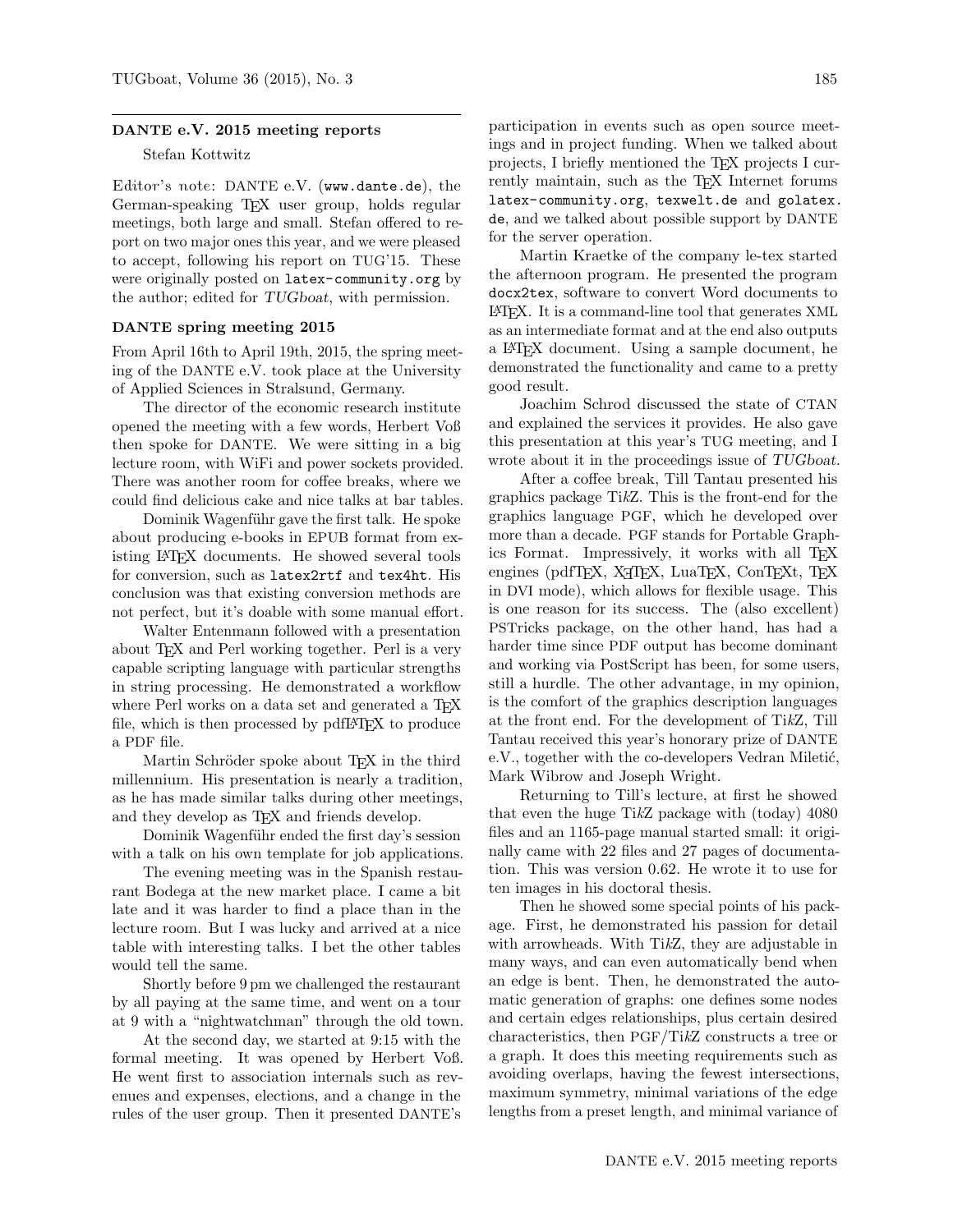the angles. The result should have a pleasing appearance to the eye. And that's usually what we want: graphics for best visual understanding by humans.

The resulting graph can be determined in even more detail: it can take format specifications, be power-based by edges which work like springs and react to pressure and pull, nodes having charges that can repel, having important nodes with gravity, or magnetism with alignment tendency at certain lines. At the end, we would release those nodes and edges, wait and see what we may get as an equilibrium state according to our definitions. Sounds complicated, but it is a smart thing: we start with certain node relationships plus some meaningful internal properties, and TikZ delivers to us a useful graph which matches our logical specification.

Here, we combine three languages: LAT<sub>EX</sub> for the document, TikZ for the graphics, and a DOT-like language for describing the graphics with an concise and powerful syntax. In addition, there's Lua for programming the underlying algorithms, as TEX does not suit the job here. That's worth knowing, because we need to compile such graphs with  $Lua(E)TEX$ .

In the following discussion, Dominik wanted to know why the graph algorithms have been implemented in Lua, instead of using existing GraphViz libraries. They could be called externally. Till explained: the graph generation happens in the middle of the TEX run, with sizes and node contents developing at runtime. It is quite difficult to generate C++ class objects for such external libraries, to pass them and then to process the results. Therefore, a direct implementation is a natural decision, and it avoids dependencies. LuaT<sub>E</sub>X is sufficient and already comes with T<sub>E</sub>X. We don't have to get  $C++$ libraries running on different systems.

One more interesting point: Till used a PDF shading function to generate a scalable Mandelbrot set image. It's unusual for PDF as a fairly rigid page description language to be able to calculate iteratively or recursively like PostScript. It's especially notable because by using a shading function he exploited a leak in PDF.

I was interested in what news we can expect in the near future for TikZ. Of course nobody can know for sure, as everything depends on time and interests, but Till Tantau showed clear interest in the use of SVG format as an additional output format. This format allows, for example, animations, and it is very portable. Modern web browsers can handle SVG.

The last presentation for the day was by Uwe Ziegenhagen. It was about the Org mode of emacs. This turns Emacs into a tool for outlining texts, for collecting notes, for creating todo lists and project

planning. It can output in various formats: LAT<sub>EX</sub>, ODT, HTML and DocBook, for example. Uwe explained the installation and demonstrated the usage with a sample document. Finally, he explained how you can configure the export, for example, which LATEX packages should be used and which macros would be assigned.

After so much time in the lecture room, many of us chose not to take the bus but rather walked back from the university into the old town. That was a nice walk along the waterfront, taking almost an hour, with pleasantly sunny but cold weather. Again, it was a good opportunity to chat.

For the evening, there were tables booked in the Golden Lion restaurant in the Old Market. That was a short walk through the old town area, near our hotel. A soup was served at the table, then we could select from a very rich and very good buffet. We had good discussions, so the evening passed by quickly. After midnight, our remaining small group walked back to the hotel.

On the third day, Günther Partosch presented two talks. One was about making PDF documents following archival standards, and the additional work required. Such documents should survive changes in operating systems and technologies and should be reproducible in the same way on different systems. So, a basic requirement is embedding all fonts, images and color information in the file itself. He used the hyperxmp package for embedding metadata, and hyperref with the pdfa option to generate a (mostly) PDF/A compliant document. glyphtounicode.tex was used to map glyphs to Unicode characters, as required by PDF/A. Compression needs to be switched off.

In the second talk, he demonstrated how to generate a glossary, a list of acronyms and a list of symbols, all using the glossaries package. He did it using real code examples.

Doris Behrend showed us examples of schoolwork and exams of the last fifty years. We could see how aesthetics and aspirations developed over time.

Then there was barbecue at the campus. One more tourist highlight followed: a visit of the Ozeaneum Stralsund, a huge aquarium and sea museum.

With the interesting talks, the many chats in the breaks, and the outside program, the meeting was a great experience. Many thanks to DANTE and the organizers, especially to Christina Möller, Silke Krumrey, and the university of Stralsund.

## DANTE autumn meeting 2015

DANTE's autumn meeting took place on Saturday, September 5th, 2015, at the Graz University of